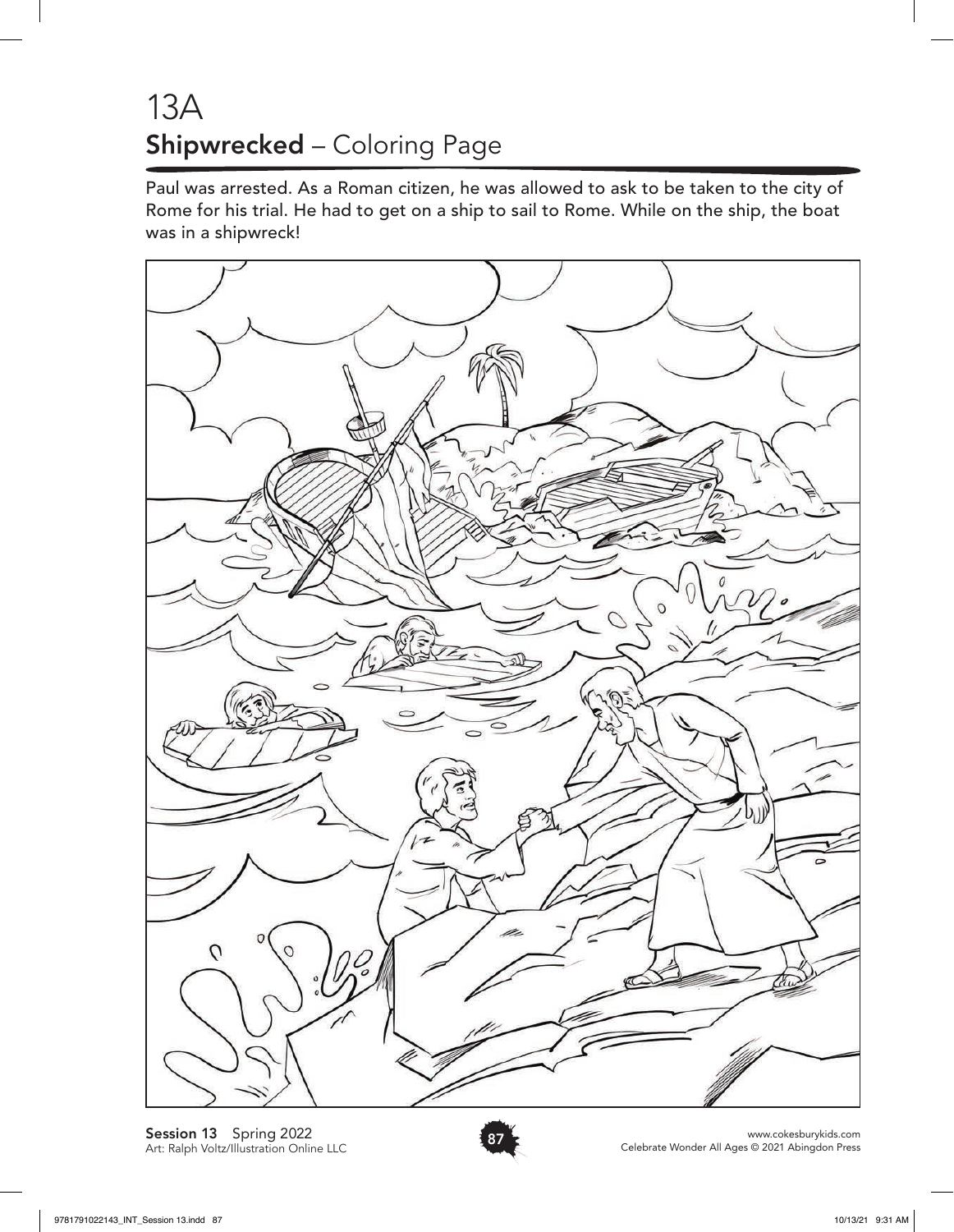## 13B Sailing to Rome – Maze

Paul was arrested. As a Roman citizen, he was allowed to ask to be taken to the city of Rome for his trial. He had to get on a ship to sail to Rome. Solve the maze to help Paul get to Rome.



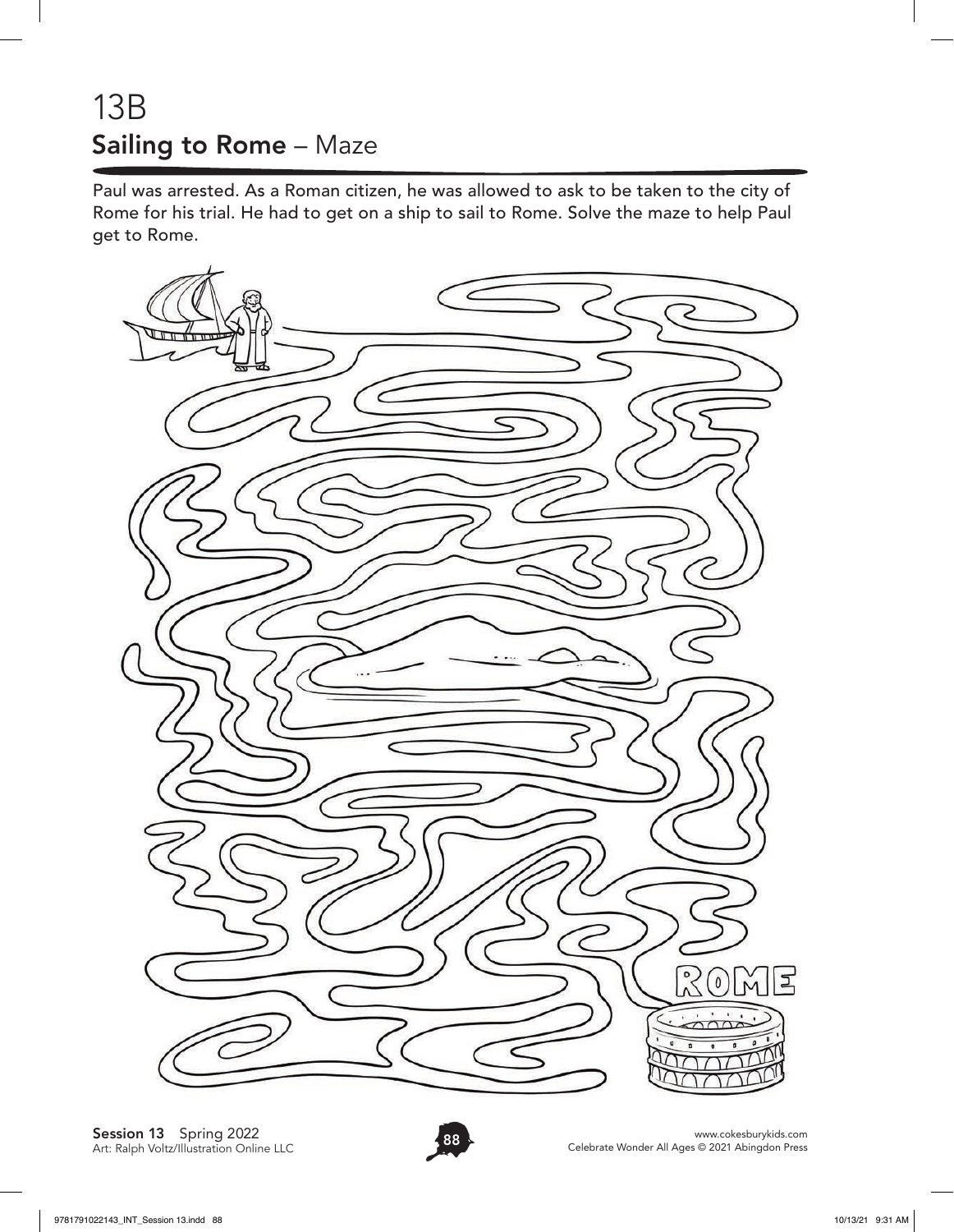# 13C Paul Word Search – Puzzle

This month, we learned a lot about Paul and the meassge of Jesus' love he proclaimed with the help of friends. Use the word bank below to find and circle words from this month's stories.

| Y             | L                                                                                                                                                                                                                                                                                                                                                                                | E | A                                     | D            | E              | R          | $\mathsf S$  | K                        | T              |
|---------------|----------------------------------------------------------------------------------------------------------------------------------------------------------------------------------------------------------------------------------------------------------------------------------------------------------------------------------------------------------------------------------|---|---------------------------------------|--------------|----------------|------------|--------------|--------------------------|----------------|
| H             | H                                                                                                                                                                                                                                                                                                                                                                                | G | Y                                     | E            | J              | A          | W            | I                        | Y              |
| M             | $\overline{O}$                                                                                                                                                                                                                                                                                                                                                                   | T | T                                     | G            | $\overline{1}$ | E          | M            | $\overline{\phantom{a}}$ | F              |
| T             | $\begin{array}{c} \rule{0pt}{2.5ex} \rule{0pt}{2.5ex} \rule{0pt}{2.5ex} \rule{0pt}{2.5ex} \rule{0pt}{2.5ex} \rule{0pt}{2.5ex} \rule{0pt}{2.5ex} \rule{0pt}{2.5ex} \rule{0pt}{2.5ex} \rule{0pt}{2.5ex} \rule{0pt}{2.5ex} \rule{0pt}{2.5ex} \rule{0pt}{2.5ex} \rule{0pt}{2.5ex} \rule{0pt}{2.5ex} \rule{0pt}{2.5ex} \rule{0pt}{2.5ex} \rule{0pt}{2.5ex} \rule{0pt}{2.5ex} \rule{0$ | X | $\begin{array}{c} \hline \end{array}$ | N            | N              | $\bigcirc$ | $\sf S$      | ${\sf R}$                | W              |
| E             | $\mathsf S$                                                                                                                                                                                                                                                                                                                                                                      | A | A                                     | A            | T              | W          | $\mathsf I$  | U                        | L              |
| K             | P                                                                                                                                                                                                                                                                                                                                                                                | N | L                                     | Η            | F              | E          | Ζ            | T                        | $\sf S$        |
| $\mathsf S$   | A                                                                                                                                                                                                                                                                                                                                                                                | A | Y                                     | $\mathsf{C}$ | N              | B          | G            | $\bigcirc$               | $\overline{V}$ |
| A             | Г                                                                                                                                                                                                                                                                                                                                                                                | T | $\mathsf C$                           | D            | $\bigcirc$     | Г          | U            | A                        | P              |
| B             | B                                                                                                                                                                                                                                                                                                                                                                                | D | $\sf S$                               | $\sf S$      | N              | ${\sf R}$  | $\mathsf{C}$ | $\vee$                   | K              |
| L             | $\overline{1}$                                                                                                                                                                                                                                                                                                                                                                   | G | H                                     | $\top$       | E              | A          | ${\sf P}$    | G                        | $\Omega$       |
| Ananias       |                                                                                                                                                                                                                                                                                                                                                                                  |   |                                       | Faith        |                |            | Light        |                          |                |
| <b>Basket</b> |                                                                                                                                                                                                                                                                                                                                                                                  |   | Friends                               |              |                | Paul       |              |                          |                |
| Changed       |                                                                                                                                                                                                                                                                                                                                                                                  |   | Jesus                                 |              |                | Proclaim   |              |                          |                |
| Escape        |                                                                                                                                                                                                                                                                                                                                                                                  |   |                                       | Leader       |                |            | Timothy      |                          |                |
|               |                                                                                                                                                                                                                                                                                                                                                                                  |   |                                       |              |                |            |              |                          |                |
|               |                                                                                                                                                                                                                                                                                                                                                                                  |   |                                       |              |                |            |              |                          |                |



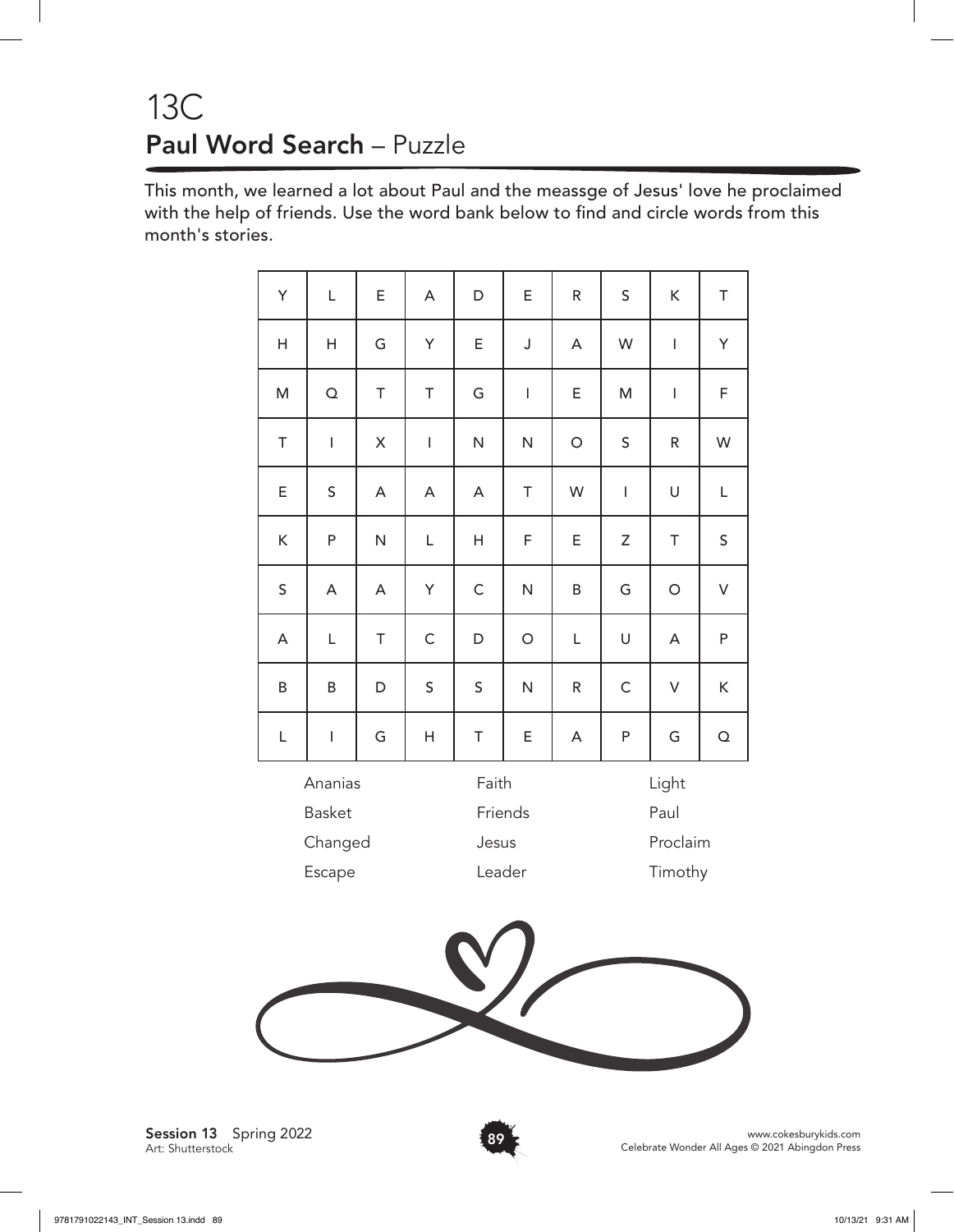# 13D May Stars and Constellations – Home Activity

Stars move across the sky and change each season. Constellations and asterisms are star pictures made from groupings of stars. The star pictures below can be found this month by facing south.



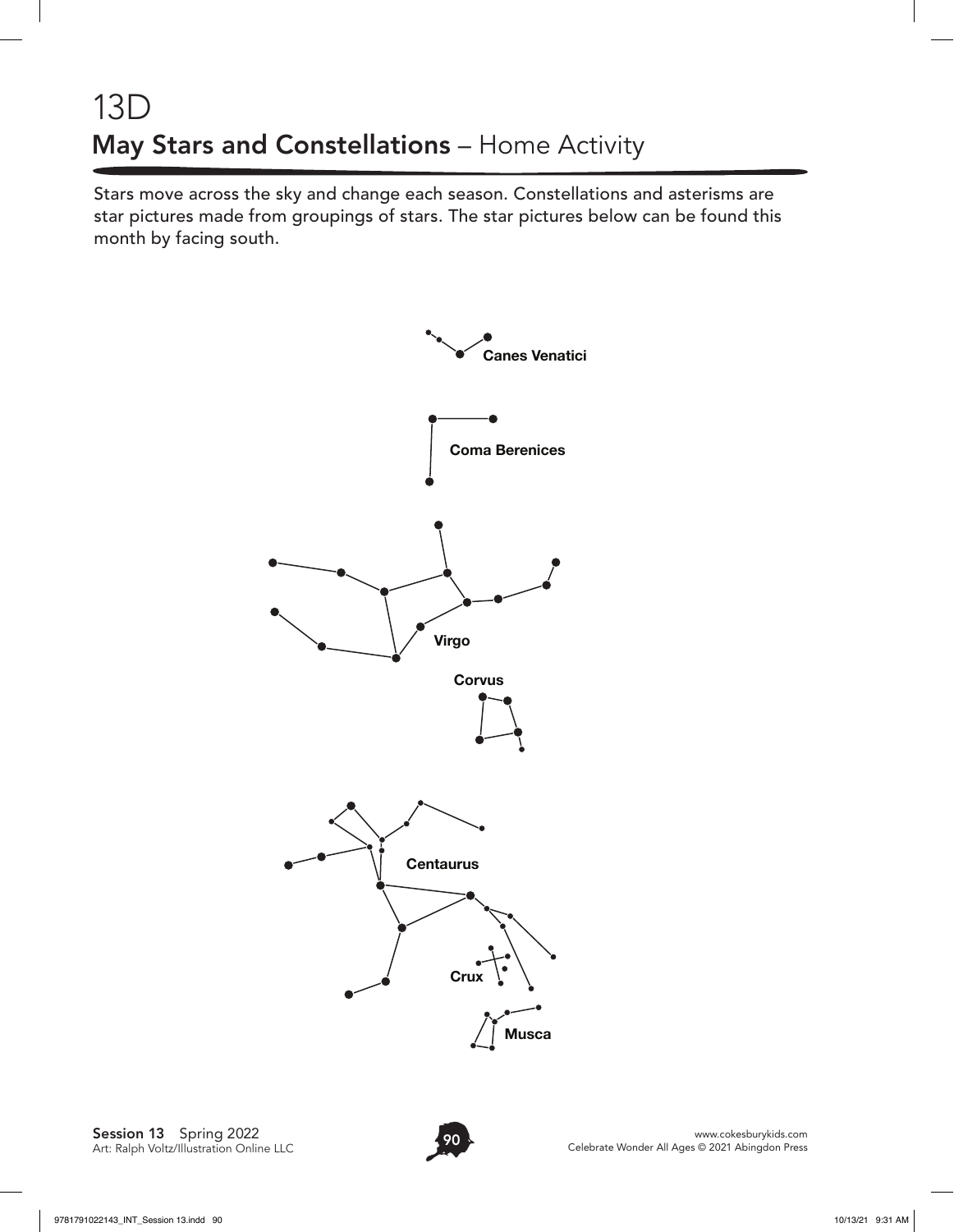# 13E Paul Review – Intergenerational Activity

Make copies of this quiz for all participants and have them review the stories through taking the quiz. Consider pairing your youngest children with the adults in your group.

| What did Paul want to do<br>to the people who followed<br>Jesus?                                                                           | A voice came from the light<br>and spoke to Paul. This voice<br>$was$ __________.                                                      | What happened to Paul<br>when he saw the bright<br>light?                                                                                                                                     |  |  |  |
|--------------------------------------------------------------------------------------------------------------------------------------------|----------------------------------------------------------------------------------------------------------------------------------------|-----------------------------------------------------------------------------------------------------------------------------------------------------------------------------------------------|--|--|--|
| 1. Give them presents                                                                                                                      | 1. Jesus                                                                                                                               | 1. He could see                                                                                                                                                                               |  |  |  |
| 2. Put them in jail                                                                                                                        | 2. Elijah                                                                                                                              | 2. He got a sunburn                                                                                                                                                                           |  |  |  |
| 3. Throw a party                                                                                                                           | 3. Barnabas                                                                                                                            | 3. He became blind                                                                                                                                                                            |  |  |  |
| 4. Have a picnic                                                                                                                           | 4. Carl                                                                                                                                | 4. He bought sunglasses                                                                                                                                                                       |  |  |  |
|                                                                                                                                            |                                                                                                                                        |                                                                                                                                                                                               |  |  |  |
| After Paul's eyes were<br>opened, Paul began doing<br>what?<br>1. Singing professionally<br>2. Making glasses<br>3. Dancing in the streets | When Paul found out people<br>wanted to hurt him, Paul<br>decided to do what?<br>1. Fight back<br>2. Leave the city<br>3. Call his mom | True or False: Paul needed<br>help from his friends, but he<br>couldn't find anyone to help<br>him.<br>Paul's friends helped Paul<br>escape by putting him in<br>1. A basket<br>2. A fast car |  |  |  |
| 4. Preaching in the<br>synagogues                                                                                                          | 4. Write a book                                                                                                                        |                                                                                                                                                                                               |  |  |  |
|                                                                                                                                            |                                                                                                                                        | 3. A barrel                                                                                                                                                                                   |  |  |  |
|                                                                                                                                            |                                                                                                                                        | 4. A closet                                                                                                                                                                                   |  |  |  |
| Paul met Timothy in<br>1. Jerusalem                                                                                                        | Timothy learned about God<br>and Jesus from                                                                                            | Paul shipwrecked on the way<br>to                                                                                                                                                             |  |  |  |
| 2. Lystra                                                                                                                                  | 1. A circus clown                                                                                                                      | 1. His trial in Rome                                                                                                                                                                          |  |  |  |
| 3. Damascus                                                                                                                                | 2. A magazine                                                                                                                          | 2. A concert on an island<br>3. His birthday party<br>4. Church                                                                                                                               |  |  |  |
| 4. Nazareth                                                                                                                                | 3. His mother and<br>grandmother                                                                                                       |                                                                                                                                                                                               |  |  |  |
|                                                                                                                                            | 4. A TikTok video                                                                                                                      |                                                                                                                                                                                               |  |  |  |
|                                                                                                                                            |                                                                                                                                        |                                                                                                                                                                                               |  |  |  |

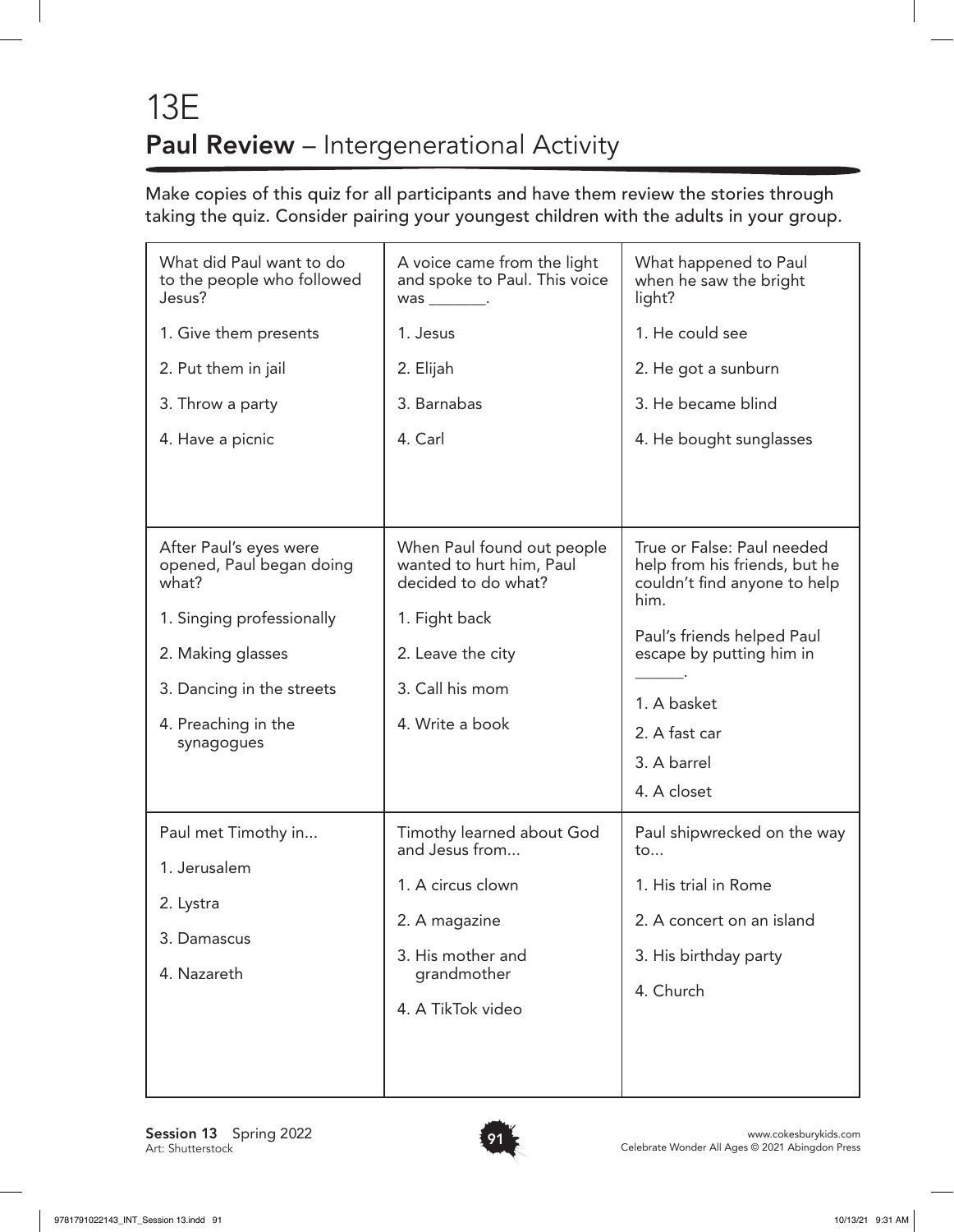# 13F Shipwrecked – Acts 27:1-44

Paul was in prison because some of the Jewish leaders were not happy with his missionary work. Paul was being sent to Rome so the Emperor of the Roman Empire could hear the case against him. However, the journey to Rome didn't go as planned.

After the ship sailed, they encountered delays and weren't able to travel as quickly as they hoped. The weather was getting bad. Paul was an experienced sailor, and he warned the ship's captain and crew that if they continued to travel there would be damage to the ship and some people would lose their lives.

The captain decided to sail on anyway. Pretty soon they encountered a fierce storm with really strong winds. After several days the ship had been so battered by the storm that the crew began to throw cargo overboard. They were trying to lighten the load on the ship so it wouldn't fall apart.

After a few more days, when the storm was still going strong, the crew gave up hope that any of them would live through the storm.

Paul told the crew and other passengers that an angel from God had visited him and told him that he would make it to Rome



because God had work for him to do there. Paul encouraged the crew and passengers and told them to have courage and not give up! Paul said they would all be saved but they needed to park their ship on an island because the ship was not going to make it.

The ship fell apart but Paul and the entire crew and all the other passengers were able to swim to the island and be saved. Paul not only had courage himself, but he was able to help the rest of the people have courage, too.

#### Family Spiritual Practice Bible Passage: Acts 27:1-44

Wonder: After reading the story from the Bible or from the *Celebrate Wonder Bible Storybook*, wonder together. Ask: What would you have done if you were on the ship?

Do: Paul and the people on the boat prayed and ate to prepare for the shipwreck. What do you do to prepare when something hard is getting ready to happen?

**Pray:** Dear God, help us proclaim your love through the words we say. Amen.